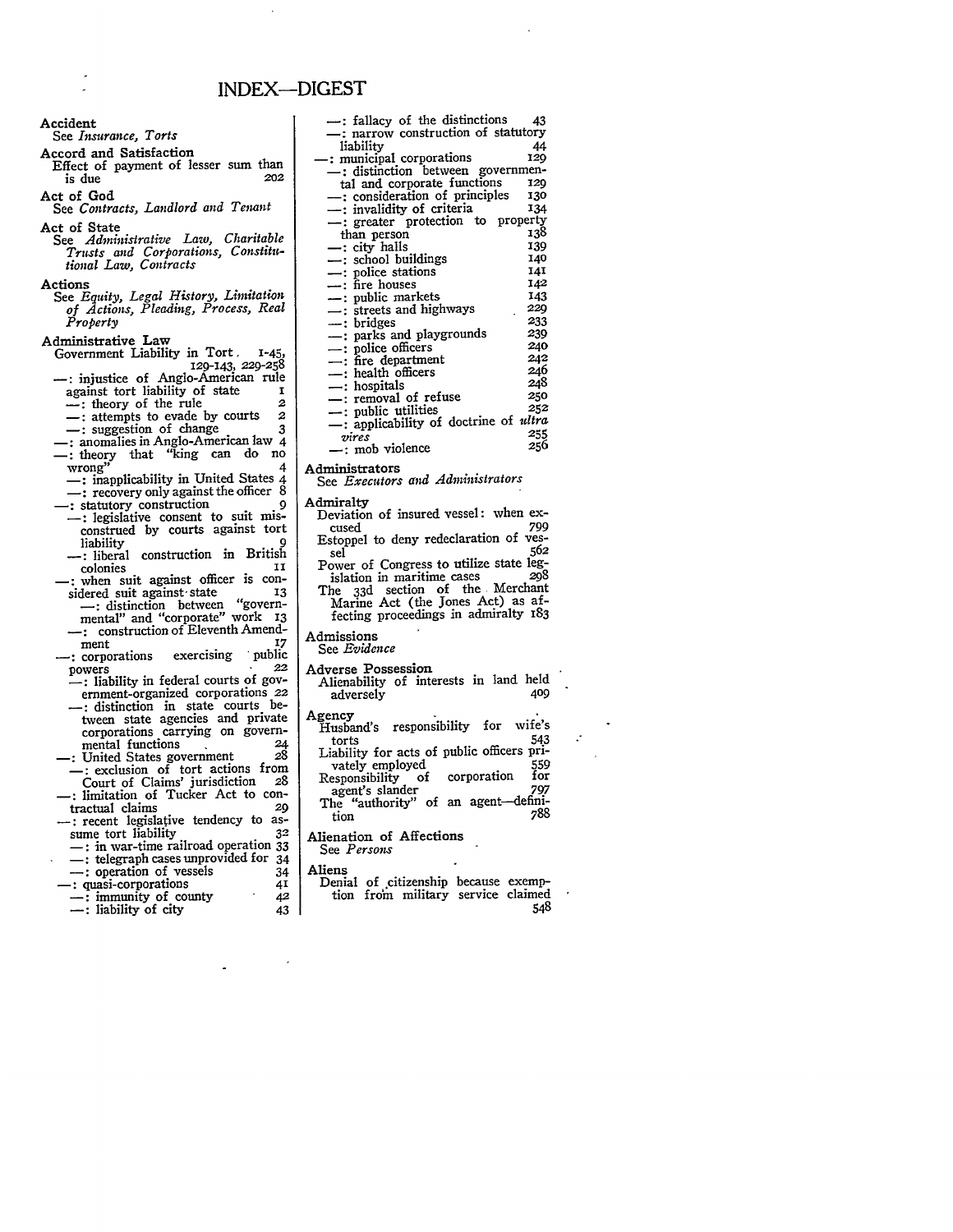Prohibition on aliens' possessing pistols<br>within police power 325 within police power Animals Liability for: when invading realty 563 Anti-Trust Laws Recent Foreign Anti-Trust Legislation 159 - English investigation of the trust<br>159 roblem problem **<sup>159</sup>** -: the Profiteering Act of **1919** i6o -: progress of the Scandinavian -: the Canadian Combines act 161<br>-: regulation of German cartels 163<br>-: South African legislation 166 -: authority of New Zealand Minis-<br>ter of Industries ter of Industries : monopoly laws of Argentina 168<br>: changes in legislative policy 170 -: changes in legislative policy **<sup>170</sup> -:** administrative regulations preferred to criminal laws **170**<br>investigatory machinery 171 **:** investigatory machinery **171** Appeal and Error Interlocutory judgments and orders in code states **905** Arbitration and Award Agreement for determination of damage under insurance policy not agreement to arbitrate **109** Appraisal and arbitration contrasted **98** Commercial Arbitration or Court **Ap**plication of Common Law Rules of<br>Marketing 480-408 Marketing 480-498 -: effect of court delay on business **<sup>481</sup>** -: fallacy of court jealousy of juris-<br>diction diction 485<br>  $\cdot$ : inappropriateness of rules of evi-<br>
dence dence 488<br>
-: exorbitant costs of trial 490 -: results of arbitration 494 Compulsory arbitration as due process **9o9** Construction of New York Arbitration Law, section 3 **'** *675* Misconduct of arbitrator, personal investigation without notice as avoid-ing award *905* Army and Navy *See Administrative Law, Aliens, Torts* Responsibility of militia enforcing civil law **552** Assignments Notice as determining priority among assignees of choses in action **200** Subleases and assignments: distinction between **913** Validity of statute restricting assignments of earned wages  $\overline{202}$ Attachment Interest of payee of draft unattachable before delivery 440 Jurisdiction and the "situs" of debts **652** Attorney and Client Boycott Carriers

When the parties are deemed not in  $pari$  delicto  $908$ *pari delicto* Attorneys Disbarment: right of appeal from 9o6 Bankruptcy See also *Evidence* Liens: validity of against trustee 891 Principal's discharge ineffectual to re- lease surety on attachment bond **<sup>323</sup>** Banks and Banking Responsibility of banks: **:** as bailee of safe deposit boxes *<sup>795</sup>* : for negligence **of** sub-agents in -: for negligent failure to remit<br>money 907 money Benefit Societies See *Insurance* Bills and Notes See also *Sales* Construction of N. I. L., section **I24** Effect of payment to one of joint hold-<br>ers of a note 915 Interest of payee:<br>
-: liability to garnishment thereof in pledgee's hands as affected by prior<br>notice 200<br>**-:** unattachable before delivery 440 Power of school district to issue negotiable bonds<br>eference to extrinsic contract as af-Reference to extrinsic contract as af-<br>fecting negotiability of fecting negotiability **98** Written Aspect of Indorsement 144-158<br>
- : assignments **145**<br>
- : suits against the maker 145 -: suits against the maker the maker of "assigning without re-<br>
course" as an indorsement **145**<br>
-: arbitrariness of requiring "usual -: arbitrariness of requiring "usual<br>and common form" 147 and common form" **<sup>147</sup>** -: suits against the indorser **<sup>151</sup>** -: should be held an indorsement in absence of clear negative intention '53 - guaranties **<sup>154</sup> -:** suits against the maker <sup>154</sup> -: payee's guaranty should consti-tute an indorsement **157** -: suits against payee as indorser 157

# See *Labor Law*

Carrier estopped after error that con-<br>signor had prepaid freight **200** Consignor's right of action for delay<br>in delivery 441

Validity of placing common carrier<br>liability on trucking business 675 liability on trucking business *675* When status of passenger exists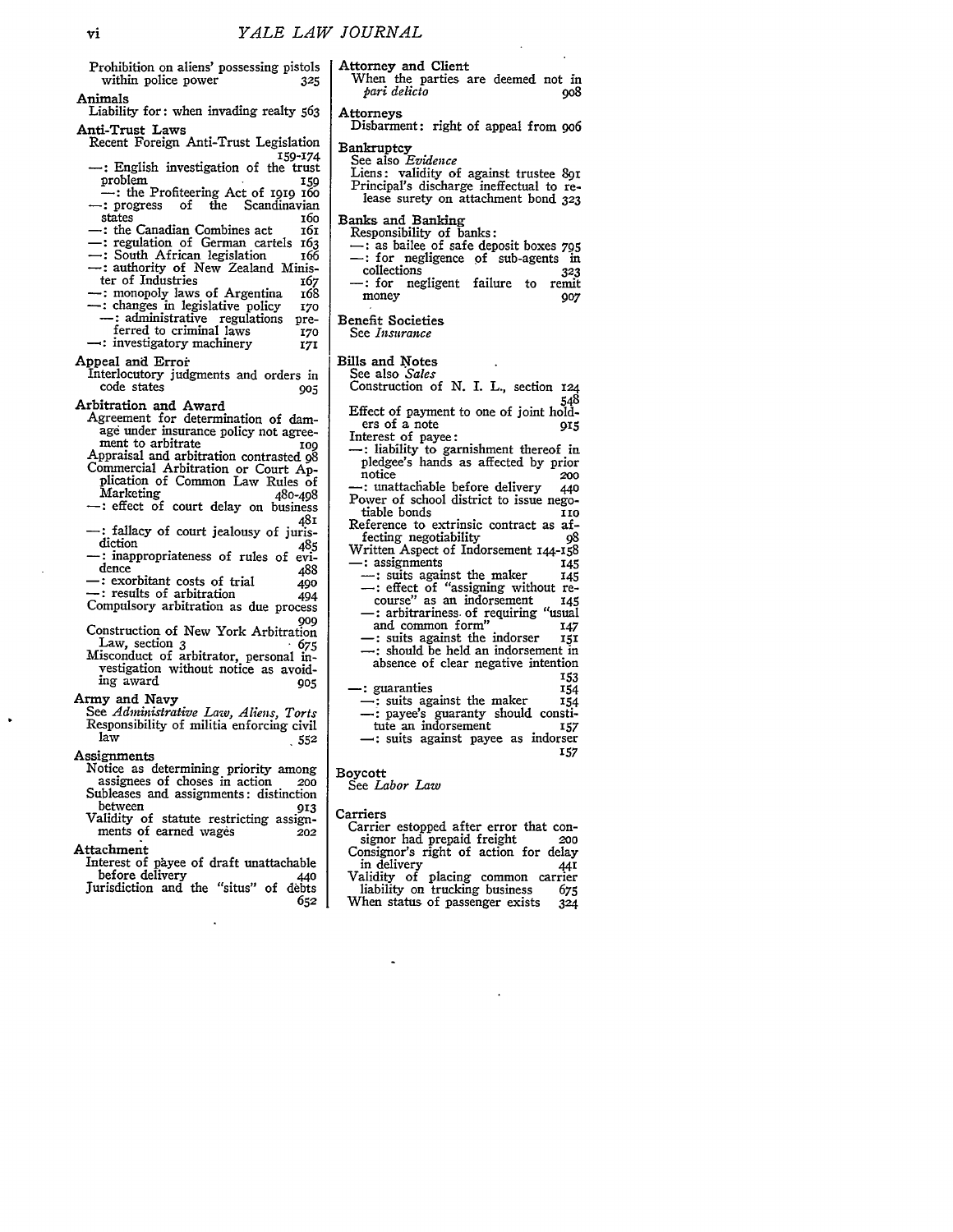- Champerty and Maintenance Attorney and client not in *pari delicto* **908**
- Charitable Trusts and Corporations See also *Administrative Law* Tort responsibility of charitable corporations **316**

Chattel Mortgages

Fictitious name in purchase 'money mortgage constructive notice to sub-<br>sequent mortgagee 796 sequent mortgagee

**Citizens** See *Aliens, Interuational Law*

Compacts

See *Constitutional Law.*

- Comparative Law See *Anti-Trust Laws, Administrative*
- *Law*
- Compromise and Settlement Effect of payment of lesser sum than<br> $\frac{1}{202}$ is due
- **Conditions**
- Impossibility and the doctrine of frus- $\frac{1}{1}$ **ration**

Conflict of Laws

See also *Judgments*

- Application of Full Faith and Credit Clause to Equitable Decrees for the
- Conveyance of Foreign Land 591-613 **-:** nature and effect of equitable de-
- crees **591 -:** decree **for** a money payment as creating a new debt enforceable else-
- where **595 -:** equitable decrees to convey land arising out of contract rights **598**
- **-:** extraterritorial effect of decree with respect to land in connection with divorce 603<br>
-: suggested policy 612
- **-:** suggested policy 612 Insurance company's right of subrogation against foreign tort feasor **441** Jurisdiction and the "situs" of debts
- **652** Consideration
- See *Contracts, Oil and Gas, Options*
- **Conspiracy**
- See *Criminal Law, Labor Law*

## Constitutional Law

- See also *Administrative Law, Aliens, Carriers, Corporations, Elections, Income Taxation, Legislatures, Police Power, Taxation*
- Delegation of legislative power of appropriation 325<br>Due process:
- -: relation to full faith and credit<br>clause 886
- clause 886 **-:** statute limiting number of insur-: ance agents as violation of *442*
- **:** variable quantity of a vested right **303**

Judicial Control of Legislation in the<br>British Empire 277-286 British Empire **-:** sovereignty of Parliament as distinguished from American sover-eignty of the people **277 -:** limitation on judiciary holding statutes unconstitutional **280** -: requirement of rendering advisory<br>opinions 281 opinions **281** Power of the Executive to pardon<br>criminal contempts of court 312 criminal contempts of court **312** The Compact Clause of the Constitution-A Study in Interstate Adjustments **685-758** ments 685-758<br>
-: suggested agencies for solving problems transcending state lines **688 -:** potentiality and scope of application of the compact clause **-:** relationship of the clause to interstate pooling of electric power **708 \_:** states' utilization agreements and the commerce clause **718** -: desirability of congressional assent to protection of regional interests through interstate compact **725** <sup>-</sup>: history of intercolonial and interstate agreements **-:** compacts awaiting state ratification and congressional consent **\_:** summary of selected boundary controversies 754

Duty of United States to compensate for statutory taking **<sup>551</sup>**

- Validity of: **-:** absentee voting act *<sup>676</sup>* -: statute restricting assignment of earned wages<br> **202**<br> **202**<br> **202**<br> **11 The Contractory Sudgment** -: Uniform Declaratory Judgment
- Act 109<br>
-: zoning ordinances 915
- Constructive Trusts
- See *Trusts*
- Consuls
- See *International Law, Process*

Contempt

Power of the Executive to pardon<br>criminal contempt of court 312 Subpoenaing unnecessary witness as **796**

#### **Contracts**

- See also *Arbitration and Award, Damages, Oil and Gas, Options, Persons, Sales, Specific Performance*
- 
- -: no duty on vendor to refrain from **557**
- -: promise to refrain from enforceable by vendee's assigns **<sup>553</sup>** Consideration:
- **-:** as affected **by** power to cancel **383, 677**
- **-:** in charitable subscriptions 99 -: in options 571
- Effect of breach:
- -: as ground for restitution 326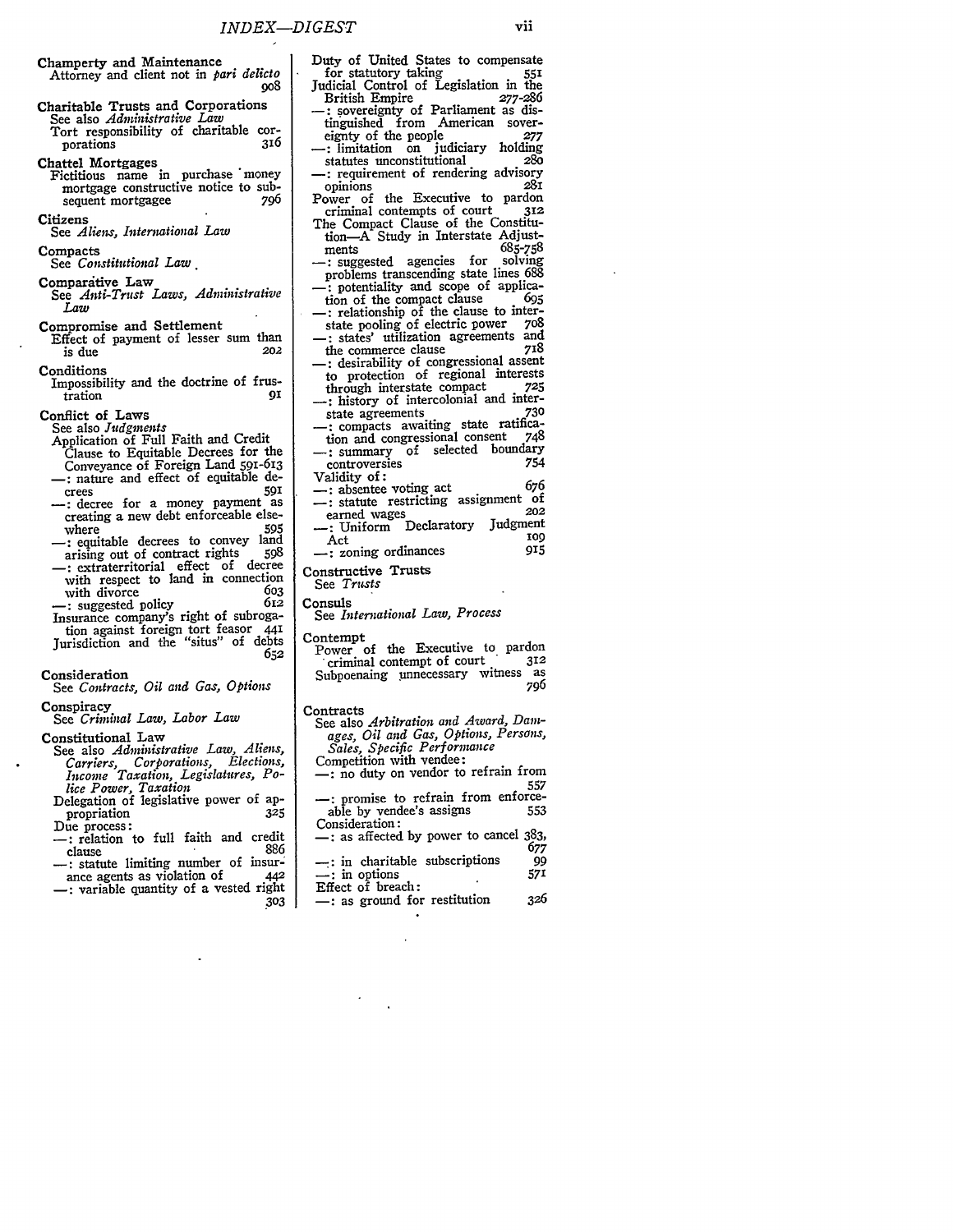| -: on necessity for mitigation of<br>damages by injured party<br>553                                                                                                                                                         | Declaratory Judgments<br>Act held valid<br>IO                                                                                                                                                                                                                                        |
|------------------------------------------------------------------------------------------------------------------------------------------------------------------------------------------------------------------------------|--------------------------------------------------------------------------------------------------------------------------------------------------------------------------------------------------------------------------------------------------------------------------------------|
| Impossibility and the doctrine of frus-<br>tration of the commercial object 91<br>Partial recovery:<br>$\rightarrow$ : as accord and satisfaction<br>202                                                                     | Deeds<br>See also <i>Oil and Gas</i><br>Seals in New York<br>78:                                                                                                                                                                                                                     |
| -: as a bar to subsequent action for<br>balance of rent<br>677<br>Revocation of a general offer<br>443                                                                                                                       | Defamation<br>See Libel and Slander                                                                                                                                                                                                                                                  |
| Conversion<br>See Sales, Torts                                                                                                                                                                                               | Descent and Distribution<br>Nephews and nieces taking per stirpe.<br>91                                                                                                                                                                                                              |
| Copyright<br>Radio broadcasting as infringement of<br>109                                                                                                                                                                    | Domicile and Residence<br>Effect of death of divorced parent who<br>had custody of infant<br>44,                                                                                                                                                                                     |
| Corporations<br>See also Administrative Law<br>Apportionment of stock dividends be-<br>tween life tenant and remainderman<br>105<br>Responsibility for slander by agent 797<br>Right to sue for malicious prosecution<br>564 | <b>Easements and Licenses</b><br>Distinction between<br>20,<br>Easement by implied reservation<br>210<br>Extinguishment of<br>21.<br>Prescription against municipality<br>80:<br>Statutory power of chancery to award<br>prospective damages therefor<br>55.<br>Election of Remedies |
| Rights of non-cumulative preferred<br>stockholders in undivided profits 657<br>Tort responsibility of charitable cor-<br>porations<br>316<br>Validity of franchise fees on foreign<br>corporations<br>335, 550               | See Pleading<br>Elections<br>Congressional Control of the Electora<br>Svstem<br>511-52!<br>$\rightarrow$ : original concept of the electoral                                                                                                                                         |
| Courts<br>See also Pleading<br>The juvenile court in New York 189<br>Power of the Executive to pardon<br>criminal contempts<br>312<br>Responsibility of judges for official                                                  | college<br>511<br>-: congressional regulation<br>514<br>- : opportunity for control<br>during<br>southern reconstruction<br>522<br>Death of successful candidate before<br>election: effect of notice<br>797                                                                         |
| acts<br>309<br>Covenants ·<br>See also Contracts, Oil and Gas<br>Seals in New York<br>782                                                                                                                                    | Eminent Domain<br>Compensation not allowed:<br>-: for improvements by condemnor<br>-: to lessee with option of renewal<br>556                                                                                                                                                        |
| Criminal Law<br>Conspiracy: effect of overt acts on<br>venue<br>678                                                                                                                                                          | Employers' Liability Act<br>See Admiralty, Workmen's Compen-<br>sation                                                                                                                                                                                                               |
| Effect of delay in execution of sen-<br>tence<br>203<br>Jurisdiction of equity to restrain crim-<br>inal proceedings<br>204                                                                                                  | Equity<br>See also Conflict of Laws, Easements<br>and Licenses, Specific Performance<br>Effect of failure to allege lack of ade-<br>quate remedy at law<br>208                                                                                                                       |
| Currency<br>Legacy held payable in foreign funds<br>214<br>Damages                                                                                                                                                           | Jurisdiction:<br>-: of alienation suit involving no<br>"property rights"<br>372<br>$-$ : to enjoin unconstitutional statute                                                                                                                                                          |
| See also Administrative Law, Labor<br>Law, Libel and Slander,<br>Torts,<br>Waters and Watercourses                                                                                                                           | not yet operative<br>204<br>-: to restrain criminal proceedings<br>204                                                                                                                                                                                                               |
| Mitigation by injured party on breach<br>of contract<br>553                                                                                                                                                                  | <b>Estoppel</b><br>See Admiralty, Insurance                                                                                                                                                                                                                                          |
| Death by Wrongful Act<br>See also Admiralty, Workmen's Com-<br>pensation<br>Appointment of administrator as af-<br>fecting wrongful death action<br>450                                                                      | Evidence<br>Admissibility of:<br>-: confession of prisoner made while<br>iН<br>557<br>- dying declaration by another vic-                                                                                                                                                            |
| Debt<br>See Conflict of Laws, Partnership                                                                                                                                                                                    | tim of decedent<br>327<br>$\rightarrow$ : otherwise<br>competent<br>testimony<br>containing hearsay<br>911                                                                                                                                                                           |
|                                                                                                                                                                                                                              |                                                                                                                                                                                                                                                                                      |
|                                                                                                                                                                                                                              |                                                                                                                                                                                                                                                                                      |

| Declaratory Judgments<br>Act held valid                                                                                                                                                                                                                                                                     | 100                                  |
|-------------------------------------------------------------------------------------------------------------------------------------------------------------------------------------------------------------------------------------------------------------------------------------------------------------|--------------------------------------|
| Deeds<br>See also Oil and Gas<br>Seals in New York                                                                                                                                                                                                                                                          | 782                                  |
| Defamation<br>See Libel and Slander                                                                                                                                                                                                                                                                         |                                      |
| Descent and Distribution<br>Nephews and nieces taking per stirpes                                                                                                                                                                                                                                           | 910                                  |
| Domicile and Residence<br>Effect of death of divorced parent who<br>had custody of infant                                                                                                                                                                                                                   | 447                                  |
| <b>Easements and Licenses</b><br>Distinction between<br>Easement by implied reservation<br>Extinguishment of<br>Prescription against municipality<br>Statutory power of chancery to award<br>prospective damages therefor                                                                                   | 207<br>210<br>2II<br>802<br>555      |
| Election of Remedies<br>See Pleading                                                                                                                                                                                                                                                                        |                                      |
| Elections<br>Congressional Control of the Electoral<br>System<br>-: original concept of the electoral<br>college<br>- congressional regulation<br>-: opportunity for control<br>during<br>southern reconstruction<br>Death of successful candidate before<br>election: effect of notice<br>Eminent Domain   | 511-525<br>51 I<br>514<br>522<br>797 |
| Compensation not allowed:<br>$-$ : for improvements by condemnor<br>$-$ : to lessee with option of renewal                                                                                                                                                                                                  | 556                                  |
| Employers' Liability Act<br>See Admiralty, Workmen's Compen-<br>sation                                                                                                                                                                                                                                      |                                      |
| Equity<br>See also Conflict of Laws, Easements<br>and Licenses, Specific Performance<br>Effect of failure to allege lack of ade-<br>quate remedy at law<br>Jurisdiction:<br>$\cdot$ : of alienation<br>suit involving<br>"property rights"<br>$-$ : to enjoin unconstitutional statute<br>not yet operative | 208<br>no<br>372<br>204              |
| - to restrain criminal<br>proceedings<br>Estoppel                                                                                                                                                                                                                                                           | 204                                  |
| See Admiralty, Insurance<br>Evidence                                                                                                                                                                                                                                                                        |                                      |
| Admissibility of:<br>-: confession of prisoner made while<br>ill<br>-: dying declaration by another vic-                                                                                                                                                                                                    | 557                                  |

 $\hat{q}$ 

 $\hat{\mathcal{A}}$ 

 $\overline{\phantom{a}}$ 

 $\overline{ }$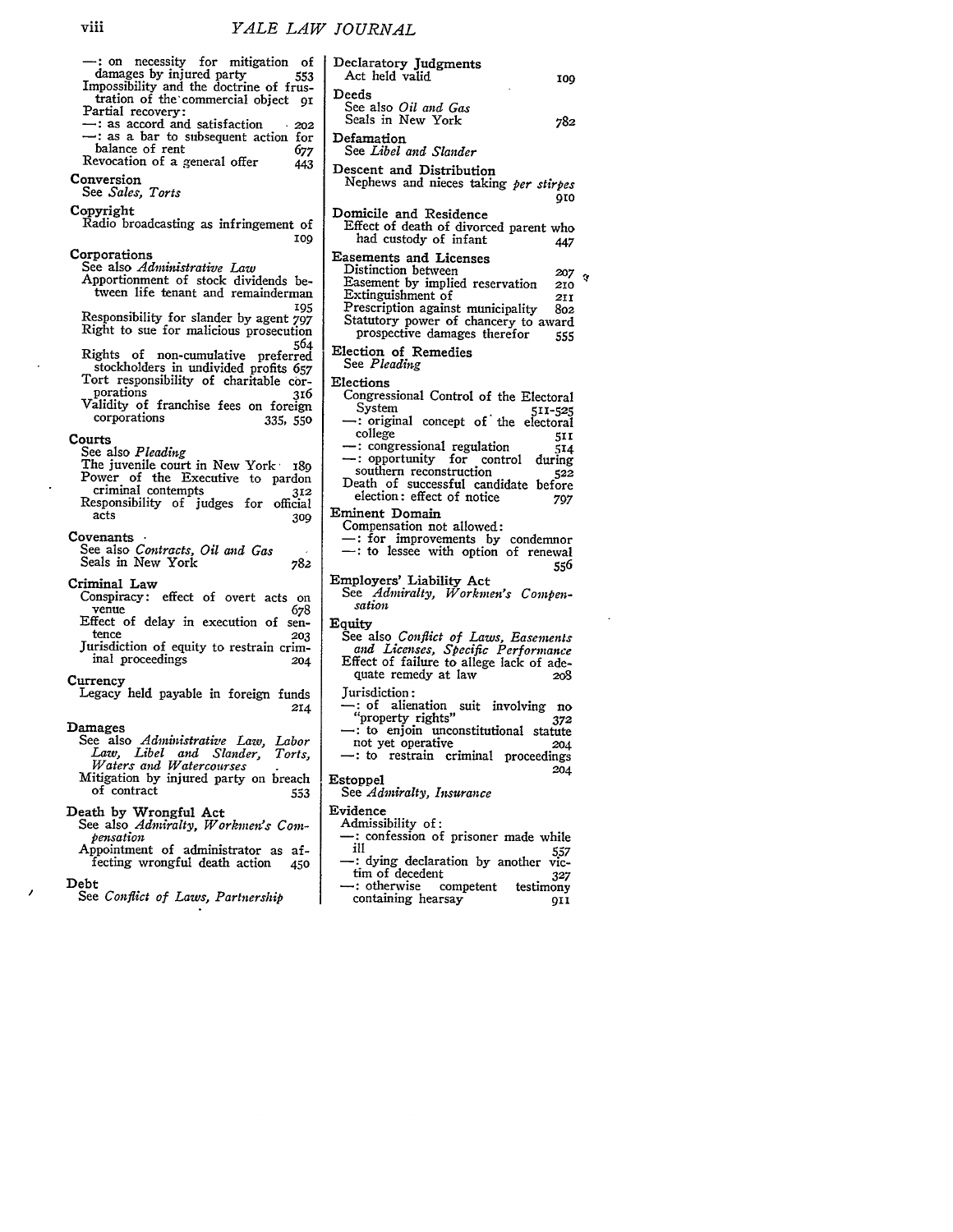- Past recollection recorded: New York foundation required for
- Power of law court to order examination **105** Privilege against self-incrimination in bankruptcy proceeding **203**
- Executors and Administrators Jurisdiction to appoint administrator
- over estate of the living 97 Extradition
- Offenses not covered by treaty as ground for

Fixtures See *Landlord and Tenant*

Force Majeure

## See *Contracts*

#### Fraud

- Annulment of marriage for fraud *207* Future Interests
- See *Vested, Contingent and Future Interests*

#### Garnishment

- Extent of rights of creditor of one partner against the firm's assets 559 Issue of warehouse receipts on garnished goods **798** Jurisdiction and the "situs" of debts
- **652** Notice as determining priority in gar- nishment 200
- Good Will
- Interest in good will of a stock brokerage firm as assets of a decedent's  $estate$

### Government

See *Administrative Law, Taxation*

#### Highways See *Administrative Law, Animals*

- Husband and Wife
	- See also *Marriage and Divorce* Annulment of marriage for fraud **207** Designation of married women for legal purposes 447 Husband's responsibility for his wife's

## torts 543 Impossibility

See *Contracts*

### Income Taxation

- See also *Taxation*
- Some Legal Problems in State Per-<br>sonal Income Taxation 759-764, sonal Income Taxation 863-878
- <sup>-</sup>: constitutionality of progressive in-<br>come taxes 759
- : probable validity in absence of interference with federal instrumentalities 763 talities 763 **-:** extent of the states' jurisdiction to
- tax **863** -: who are "residents" 866 -: meaning of "income from within
- 
- the state $\mathbf{R}^{\prime\prime}$  and  $\mathbf{R}^{\prime\prime}$  and  $\mathbf{R}^{\prime\prime}$  and  $\mathbf{R}^{\prime\prime}$  and  $\mathbf{R}^{\prime\prime}$  and  $\mathbf{R}^{\prime\prime}$  and  $\mathbf{R}^{\prime\prime}$  and  $\mathbf{R}^{\prime\prime}$  and  $\mathbf{R}^{\prime\prime}$  and  $\mathbf{R}^{\prime\prime}$  and  $\mathbf{R}^{\prime\prime}$  and  $\math$ 
	- 34
- **-:** mode of collection from non-residents **871 -:** bi-state double taxation **876** Industrial Courts and Legislation Constitutionality of act fixing hours of labor **909** Infants See *Courts, Parent and Child, Persons* Inheritance Taxation Progressive income and inheritance taxes: validity in same state 761 Property passing by power of appointment: liability to compare to los **Injunctions** Power of equity: -: to enjoin foreign proceedings 912 -: to enjoin unconstitutional statute not yet operative 204 -: to restrain criminal proceedings 204 Insurance Death **by** typhoid fever as within accident clause **205** Deviation **by** vessel: when excused *799* Effect of death of insured before in- **.** contestable period arose **205** Explosion caused by outside fire not within fire insurance policy 679 Liability of insurance company for de-' lay in delivery of policy Mortgagor's insurable interest in bur-dened realty 444 dened realty<br>Permissive use under "Omnibus<br>Clause" 558 Clause" 558 "Theft," meaning of, in policy 913 Theft," meaning of, in policy 913<br>Vendee's claim to insurance money received by vendor 87<br>received interests of beneficiaries in Vested interests of beneficiaries in insurance policies
	- Waiver and Estoppel in Insurance Law 834-862 -: analysis of the factual situations
	- to which the terms are applicable 841 --: classification of "waivers" 846 **:** situations requiring consideration
	- **850** : essentials requisite to constitute an<br>estonnel<br>857
	- estoppel **857** When accident within excepted risks 8oo

# International Law

- See also *Extradition* Danger-Signals in International Law 457-479
- -: non-compliance with fundamental<br>principles 458 principles 458<br>
—: sanctity of national territory un-
- observed 461 -: the continuous voyage doctrine 468 -: national flag at sea no longer in-violable 473
- -: effect of constitutional restrictions on treaty-making powers as regards foreign states 477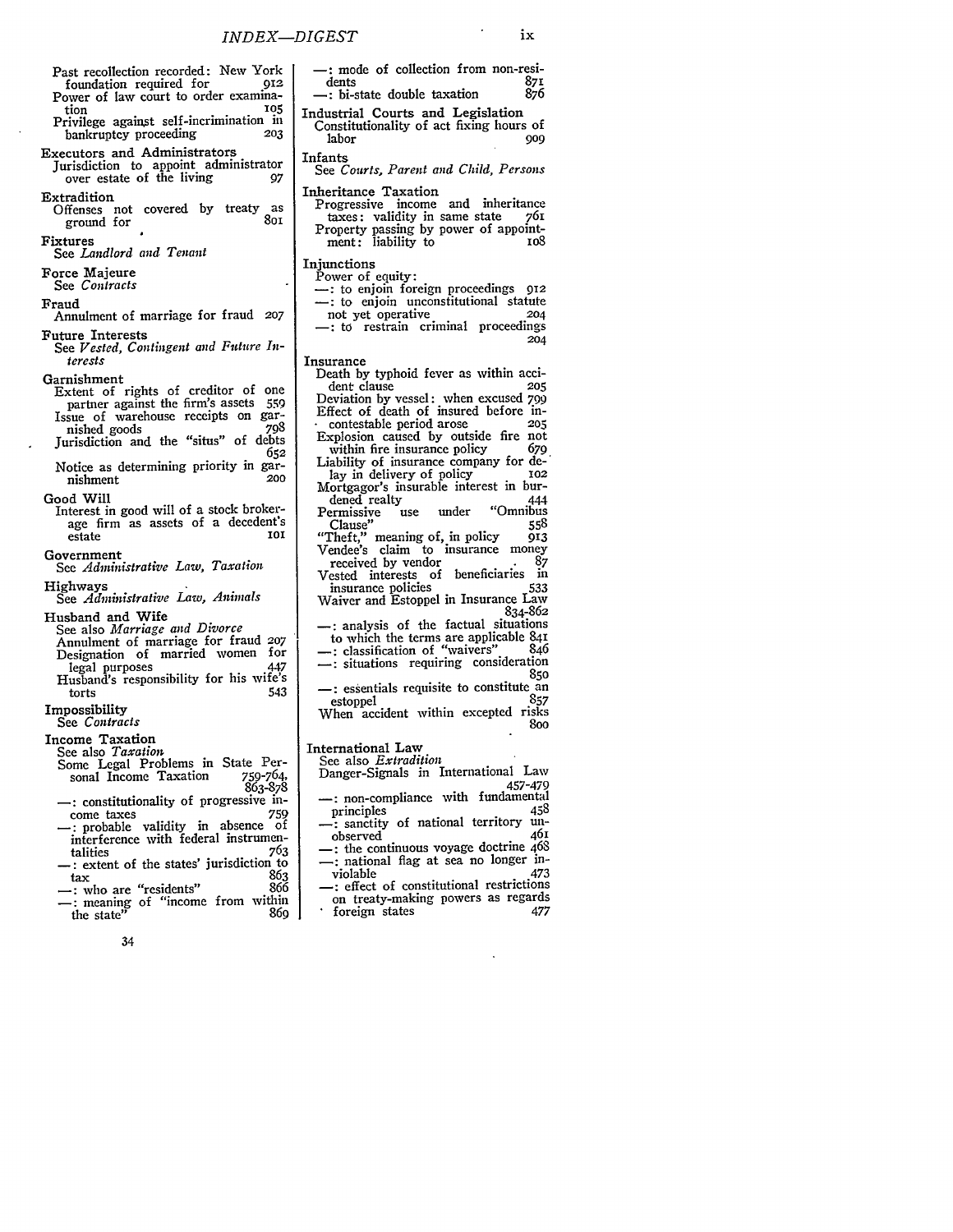| Extradition for offense not covered by                                     | Jurisprudence                                                             |
|----------------------------------------------------------------------------|---------------------------------------------------------------------------|
| treaty<br>80 I<br>Extra-territorial effect<br>of<br>internal               | Foundations of a Theory of Rights                                         |
| decree of de-facto government<br>328                                       | 60-69<br>-: elements of a right<br>60                                     |
| Immunity of foreign envoy to third                                         | $\rightarrow$ : theory of Ihering<br>62                                   |
| state<br>328                                                               | -: subjective aspect of rights<br>64                                      |
| Occupation of the Ruhr<br>$46 - 39$                                        | $-$ : inherent<br>rights<br>distinguished                                 |
| -: interpretation of Treaty of Ver-<br>sailles<br>46                       | from others<br>64                                                         |
| -: rule of <i>ejusdem</i> generis<br>49                                    | -: French declarations too abstract<br>65                                 |
| - : measures permitted<br>53                                               | $-$ : American Bills of Rights<br>66                                      |
| $-$ : individual action unwarranted $54$                                   | -: practical treatment of the princi-                                     |
| -: paragraphs to be read together                                          | ples<br>66                                                                |
| 55<br>- agreement of both parties requi-                                   | Law and Economics<br>371-382<br>-: similarity of the elementary con-      |
| site<br>57                                                                 | cepts in both fields<br>371                                               |
| -: Wilson's view<br>59                                                     | -: common practices as the<br>dual                                        |
| The Effect of Soviet Decrees in Amer-<br>ican Courts                       | foundation<br>372                                                         |
| 499-510<br>-: political non-recognition<br>not                             | -: differences in method of approach                                      |
| equivalent to regarding regime as                                          | 374<br>-: the "going concern" as a mutual                                 |
| no government at all<br>503                                                | concept<br>375                                                            |
| - perpetuity of the state<br>- 504                                         | Re-Analysis of a Theory of Rights                                         |
| -: courts may give validity to inter-<br>nal acts of non-recognized states | 765-768                                                                   |
| 507                                                                        | -: essential nature of rights<br>765                                      |
| Interstate Commerce                                                        | Jury                                                                      |
| See also <i>Constitutional Law</i>                                         | Joinder of parties and trial by jury 192                                  |
| States' power-pooling agreements and<br>the commerce clause<br>718         | Juvenile Courts                                                           |
|                                                                            | See Courts                                                                |
| <b>Intestate Succession</b><br>See Descent and Distribution, Execu-        | Kansas Industrial Court                                                   |
| tors and Administrators                                                    | See Industrial Courts and Legislation                                     |
| Joint Wrongdoers                                                           | Labor Law                                                                 |
| See also <i>Torts</i>                                                      | Enjoining strike as conspiracy to re-<br>strain interstate commerce       |
| Indemnity and contribution between                                         | 206<br>Restraint of trade by associated labor-                            |
| joint tort feasors<br>427                                                  | ers<br>897                                                                |
| Tests of the joint tort relationship 335                                   | Landlord and Tenant                                                       |
| Jones Act                                                                  | Liability for rent after destruction of                                   |
| See Admiralty, Workmen's Compensa-<br>tion                                 | premises<br>445                                                           |
|                                                                            | Removal of fixtures under new lease                                       |
| Judges<br>See Courts, Torts                                                | 445<br>Subleases and assignments: distinction                             |
|                                                                            | between<br>913                                                            |
| Judgments<br>See also Conflict of Laws, Res Adjudi-                        | Law School                                                                |
| cata                                                                       | Law School 1924-1925<br>70                                                |
| Collateral attack on foreign divorce                                       | Leases                                                                    |
| decree<br>201                                                              | See Assignments, Landlord and Tenant,                                     |
| Interlocutory judgments and orders in<br>code states<br>905                | Oil and Gas, Options, Seals                                               |
| Judgments of courts of foreign coun-                                       | Legacies                                                                  |
| tries as <i>res adjudicata</i><br>549                                      | See Wills                                                                 |
| Res adjudicata: effect of prior judg-                                      | Legal Analysis                                                            |
| ment upon rights of unborn child 331<br>The Effect of Soviet Decrees in    | See also Jurisprudence                                                    |
| American Courts<br>499-510                                                 | Authority of an agent-definition 788<br>Re-Analysis of a Theory of Rights |
| Validity of Uniform Declaratory Judg-                                      | 765-768                                                                   |
| ment Act<br>100                                                            |                                                                           |
| <b>Iurisdiction</b>                                                        | Legal Ethics<br>See Attorneys, Attorney and Client                        |
| See also Equity, Conflict of Laws, In-<br>come Taxation, Taxation          |                                                                           |
| Garnishment and the "situs" of debts                                       | Legal History<br>See also <i>Replevin</i>                                 |
| 652                                                                        | Origin of the Common Law<br>115-128                                       |
| Validity of franchise fees on foreign                                      | - progress during twelfth:<br>century                                     |
| corporations<br>550                                                        | 115                                                                       |
|                                                                            |                                                                           |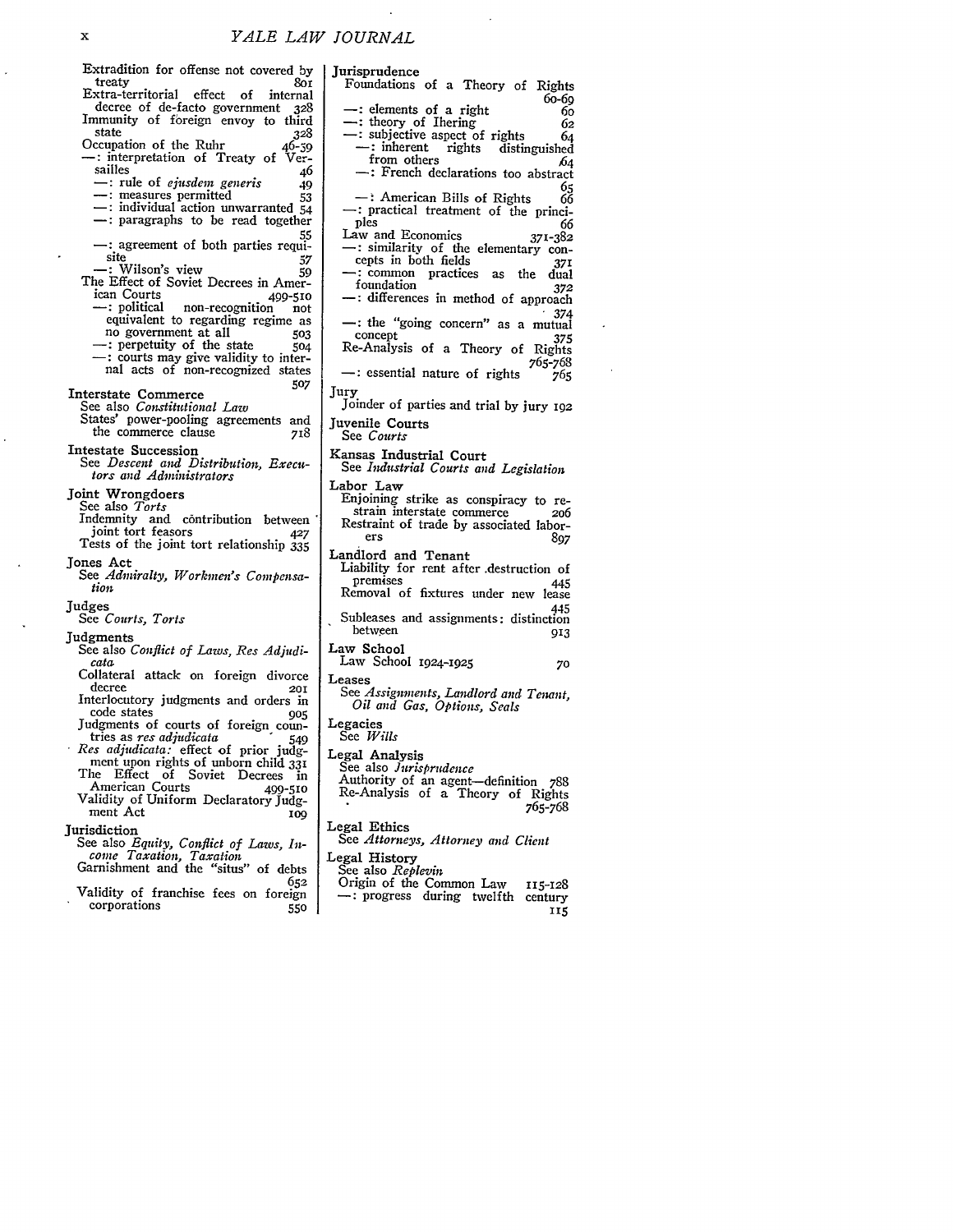**-:** sources of the substantive and the adjective law<br> **118** : early books of English law<br>
119 -: development of prerogative just-<br>ice 119 ice<br>
icomparison with Glanvill's<br> **119** *Treatise* **121** -: development of the writs **121** unification of the law<br>rigins of the Action of Trespass Origins of the Action of **343-370 -** spread of idea of recovery **of** damages 343 **-** trespass in origin not a semi-criminal action **359 :** interpretation of *vis et iniuria* 364  $\frac{1}{2}$ : civil recovery for injuries to the person **368** Legislatures See also *Administrative Law, Constitutional Law, Elections, Statutes* Delegation of legislative power of appropriation **325** Power of Senate to order appearance of a witness *326* Libel and Slander Corporate liability for slander by agent Corporate right to recover for defama-<br>tion 564 tion 564 Truth: how far a defense 914 Licenses See *Easements and Licenses, Oil and Gas, Options* Limitations of Actions See also *Workmen's Compensation* Appointment of administrator as affecting wrongful death action 450 fecting wrongful death action Judicial encroachment on statutes of 432 Payment to one of joint holders of<br>note: effect of on one note: effect of on Malicious Prosecution Code theory of malicious prosecution and false imprisonment action go and false imprisonment action 908<br>Right of corporation to sue for 564 Maritime Law See *Admiralty* Marriage and Divorce Annulment for fraud *207* Collateral attack of foreign decree of divorce **201** Right of after-born child to decree of support in foreign state *207* Master and Servant Liability for acts of public officers privately employed<br>
esponsibility of corporation for Responsibility of corporation for<br>agent's slander 797 agent's slander Mines and Minerals See *Oil and Gas* Monopolies See *Anti-Trust Laws, Labor Law*

Mercantile use of chattel mortgage on<br>open stock 175 open stock 175<br>tate intervention on foreclosure sale State intervention on foreclosure sale<br>of railroad property 561 of railroad property Validity of, on business assets, to secure capital contribution Municipal Corporations See also *Administrative Law* Appropriation to defend criminal action against public officer enjoined 446 Compensation for special police service **102** Power of school district to issue negotiable bonds **HiO** Power to exempt railroad from taxation **329** Zoning ordinances: constitutionality of 915 Mutual Benefit Societies See *Insurance* Names Designation of married women for<br>legal nurnoses 447 legal purposes Nationality See *Aliens, International Law* Naturalization Citizenship denied because of previous claim **of** exemption from \*military service **548** Negligence See also *Administrative Law, Banks and Banking, Carriers, Husband and Wife, Insurance, Sales, Torts* Duty of landowner to rescuer of business visitor **330** ness visitor 330<br>Recovery for death induced by fear of<br>injury to another 554 injury to another Tort responsibility of charitable corpo-<br>rations 316 Negotiable Instruments See *Bills and Notes* Neutrality See *International Law* New Trial See *Attorneys* Oil and Gas Validity of Oil and Gas Leases 383-408 -: mutuality of consideration requi-site **383** -: types of leases evolved **385 -:** effect of "surrender" clause **386 :** erroneous theory that lease is executory till production 395 -: any paid monetary consideration sufficient to bind though lessee is<br>under no duty 402 **\_:** correct theory that lease creates a

presently vested interest in land AoS

Mortgages Insurable interest of mortgagor 444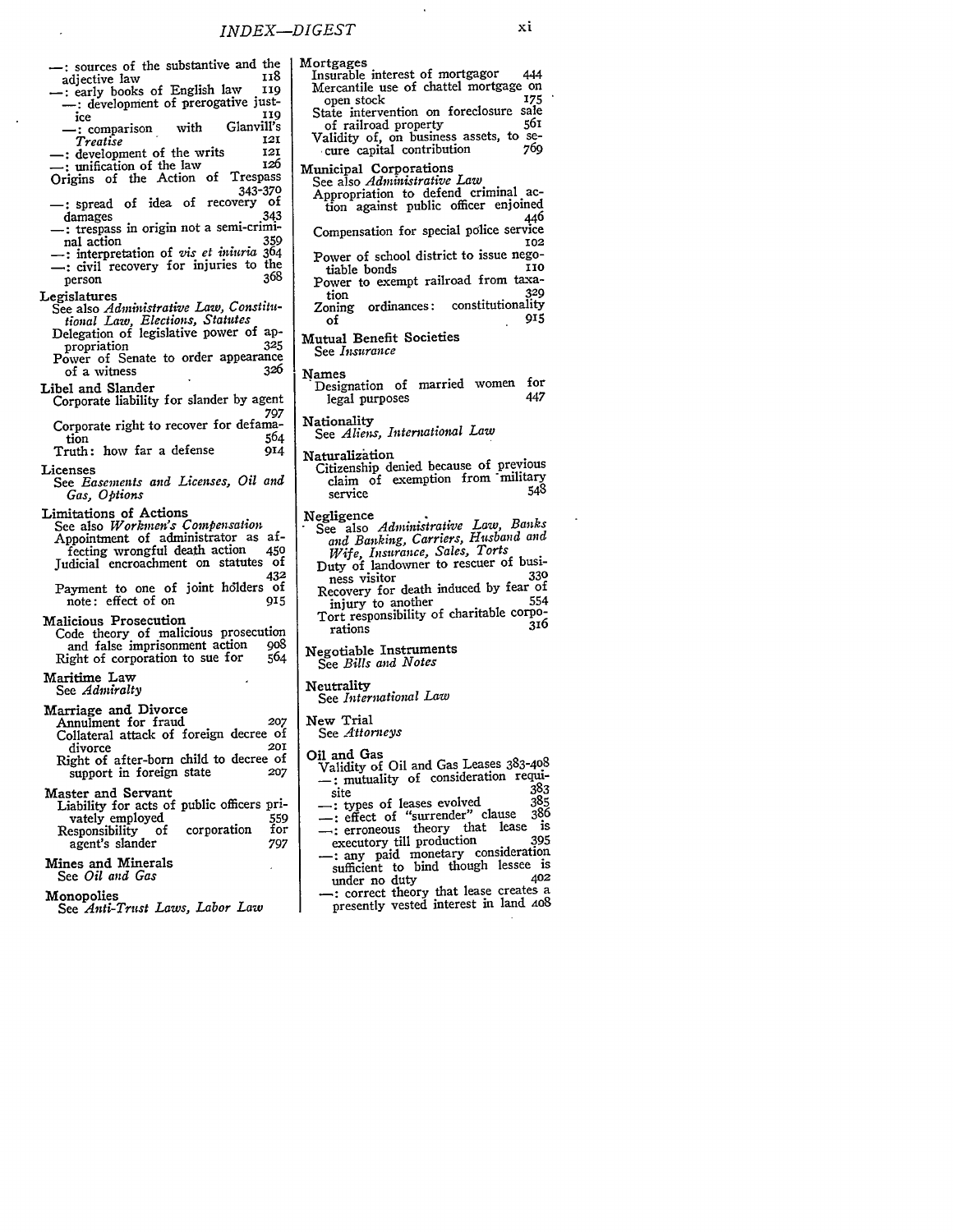- xii Options See also *Oil and Gas* The Effect of Options on Considera-<br>tion tion 590<br>distinction between conditional and<br>573<br>573 illusory promises **<sup>573</sup> -:** limited options as good consideration 577<br>  $\rightarrow$ : contract to sell entire output 529<br>  $\rightarrow$ : agreement to supply buyer's **:** agreement to **supply** buyer's -: effect of options to cancel 583<br>-: validity of bilateral options 589 Ordinance See *Administrative Law, Constitutional Law* Parent and Child Adopted child not within devise to Custody of child as against strangers "children" *805* 446 Effect on infant's domicile of divorced parent who had custody  $447$ Right of child born after divorce to decree of support in foreign state *207* Partnership Duty of surviving partner to account to estate of deceased partner ioi Garnishment of firm asset **by** creditor of one partner **559** Passengers See *Carriers* Payment See *Accord and Satisfaction, Bills and Notes, Contracts* Personal Property See also *Administrative Law, Constitutional Law, Goodwill, Sales, Torts* Early development of doctrine of *ius*<br>tertii in replevin 72 *tertii* in replevin **72** Tender unnecessary to re-pledgee for larger sum with notice  $449$ Persons See also *Husband and Wife*, Marriage *and Divorce* Inducing breach of promise to marry 526 Prior judgments and rights of unborn children 331 Pleading See also *Joint Wrongdoers, Unincorporated Associations* Actions and Causes of Action 614-651, 879 nature of the cause of action **<sup>615</sup>** -: criticism of the operative fact test <sup>619</sup> -: significance of the original codes <sup>624</sup> -: effect of the union of law and equity 630 -: definition of the cause of action **638**
	- **:** advantages of the count system or of alternative pleadings in presenting inconsistent theories of relief 639 **-:** analysis of "transaction" 644 Alternative allegations as to subject matter **103** Collateral attack on foreign decree of divorce **201** Counterclaim for breach 'of warranty **.in** replevin **330** Doctrine of *ins tertii* in replevin **72** Effect of failure to allege lack of .ade- quate remedy at law **<sup>208</sup>** Election of remedies: --: by ratification 104<br>--: modern views 665  $\ldots$  modern views Joinder of parties and trial by jury 192 Local cause of action, injury to realty<br>and personalty as and personalty as Malicious prosecution and false im-<br>prisonment: code theory of 008 prisonment: code theory of New York remedies for encroaching<br>structures 536 structures 536 Real Party in Interest **-:** parties plaintiff in common law and equity pleading **259** code theory of parties plaintiff **261** -: effect of "real party in interest" clause on suits after assignments of choses in action **263**<br> **263**<br> **260**<br> **260** -: assignments *pendente lite* **269** : entire and partial subrogation *<sup>270</sup>* : exception as to trustees **<sup>273</sup>** Suit for part of rent due as bar to<br>subsequent action for balance 677 subsequent action for balance Time Saving Method of Stating in Appellate Briefs the Controlling Questions for Decision **287-297** -: point urged on appeal must be included in the statement of questions 290 -: statement on appeal cannot change<br>theory of case of cure defects 291 theory of case of cure defects 29i **-:** questions should bring -out the legal proposition at issue *293* Police Power See also *Constitutional Law* Invalidity of statute limiting number<br>of insurance agents in cities 442 of insurance agents in cities Statutory restriction on assignments of<br>earned wages valid 202 earned wages valid *202* Variable quality of vested rights **303**
	- Pollution
	- See *Waters and Watercourses*

Practice

See *Evidence, Pleading, Witnesses* Inherent power of law court to order  $examination$ 

Prescription

See *Easements and Licenses*

Probate

*See Executors and Administrators, Wills*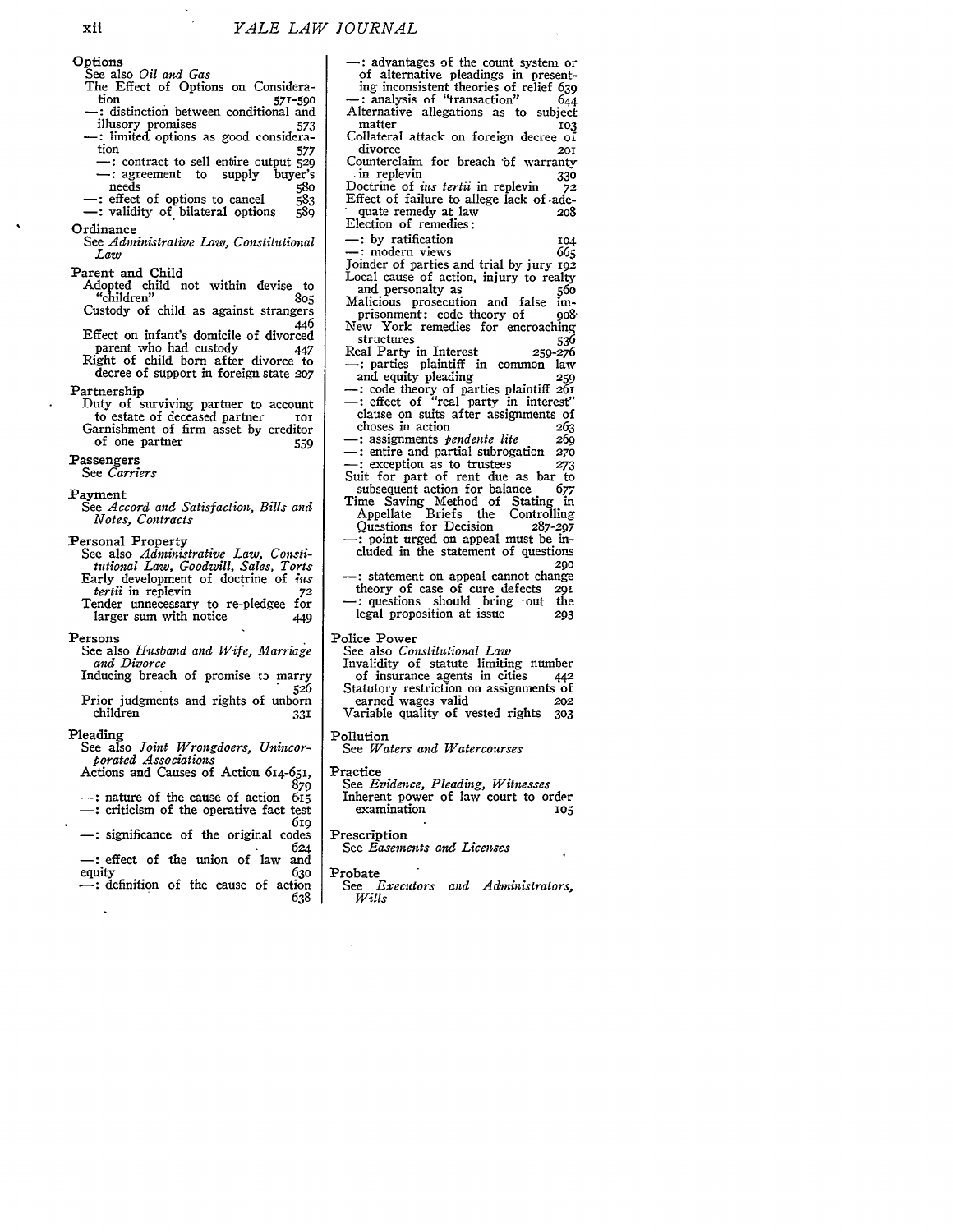Process See also *Conflict of Laws* Envoy to third state immune from service of **328** Service of process on non-residents in actions in personam 415 Property See *Good Will, Personal Property, Real Property* Public Officers See *Administrative Law* Public Service Law See also *Carriers* State intervention on foreclosure sale of railroad property **56I** Quasi-Contracts Action for restitution after repudiation<br>or breach of contract 326 What constitutes duress  $\frac{1}{449}$ Quieting Title See *Real Property* Railways See *Carriers* Rate Regulation See *Carriers, Constitutional Law* Real Property<br>See also Adverse Possession, Ease-See also *Adverse Possession, Ease- ments and Licenses, Landlord and Tenant, Vested, Contingent and Fu- ture Interests, W4aters and Water- courses* Alienability of interests in lands held adversely *400* Easement by implied reservation **210** Extinguishment of easements in structures **211** Licenses distinguished from easements *207* Possibility of reverter not compensable in eminent domain 444 Property in burial lots **450** Remedies for encroaching structures in New York 536 Right of warrantor of title to quiet title  $680$ Riparian privilege of pollution 67o Release See *Contracts* Replevin Counterclaim for breach of warranty in replevin *330* Doctrine of *ins tertii* in replevin **72** Res Adjudicata See also *Equity, Judgments* Effect of judgment of courts of foreign countries 549 Prior judgments and rights of unborn children 331 Respondeat Superior See *Administrative Law, Agency, Charitable Trusts and Corporations, Corporations, Master and Servant*

Restraint of Trade By Trade Union **897** Reverions *See Vested, Contingent and Future Interests* Sales Documentary letter of credit: rights<br>of seller under 775 Estoppel by silence to deny validity of redeclaration of vessel **562** Express warranty: effect of failure to notify of breach **802**<br>
Implied warranties: If very of wholesomeness by food whole-<br>saler  $563$ saler 553 **p**  $\frac{35}{211}$ Liability of vendor to third person for<br>latent defect 333 latent defect **333**<br>Refusal to pay draft on one ground as<br>a waiver of all others 68o Resale by vendor after suit for pur-<br>chase price as conversion io6 Right of inspection in F. O. B. con-<br>tracts 562 Risk of deterioration on seller under<br>order bill of lading 332 order bill of lading Seals Seals in New York **782** Seamen See *Admiralty* Slander See *Corporations, Libel and Slander* Soldiers See *Army and Navy* Sovereignty See *Administrative Law, Charitable Trusts and Corporations* Specific Performance Abatement for deficiency denied where<br>vendee knew of defect 333 vendee knew of defect 333 Oral land contract not validated by personal services **212** Suit **by** vendee who has sold to third party 802 Statute of Limitations<br>See also Workmen's Compensation Judicial encroachment thereon **432** Statutes Application of the Jones Act to admiralty <sup>183</sup> Construction of statute requiring acts to express single subject in title *676* Stocks and Stockholders See *Corporations* Strike See *Labor Law* Subrogation<br>Insurance company's right of subrogation against foreign tort feasor 441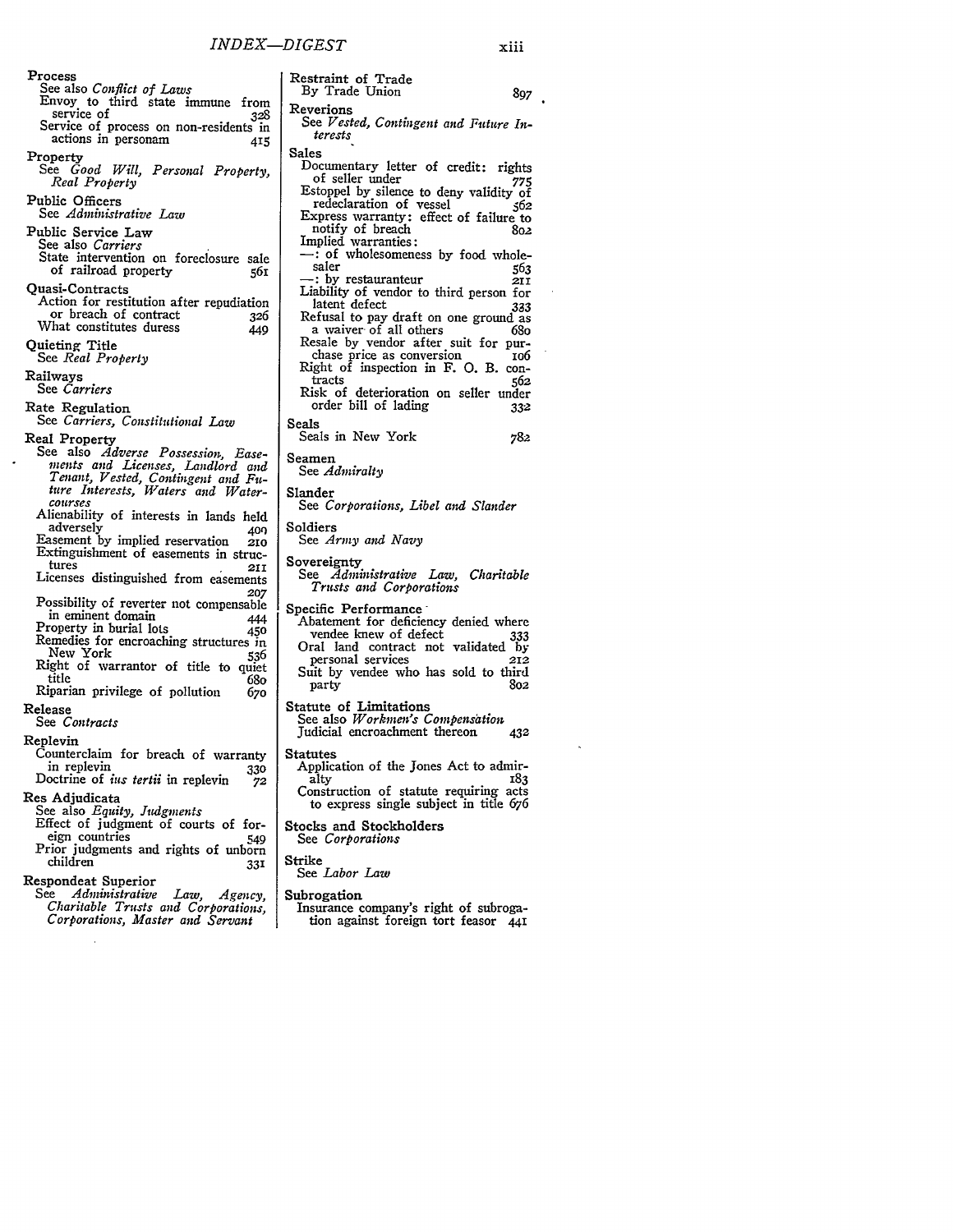See *Husband and Wife, Parent and* Suretyship and Guaranty See also *Bankruptcy, Bills and Notes* Misrepresentation as affecting guar- "anty of past indebtedness *No* See also *Banks and Banking, Income Taxation, Inheritance Taxation* Federal Taxation of State Activities and State Taxation of Federal Activities<br>807-833 tivities 807-833 -: distinction between governmental and proprietary activities in at-<br>temnted federal taxation 810 tempted federal taxation 810<br>
— : of state employees 811 -: of state employees 811<br>
-: of state property 811 **-:** of state property **8n** -: analysis of the relevant case law **812** --: immunity of sovereign activities<br>from taxation 815 from taxation the fundamental societal problem<br>825 societal problem **825** Franchise tax on foreign corporation based on allocated income valid 335 Gain by falling exchange not "income" 334 Grantee of cranage and wharfage rights not taxable as "Owner or Occupant" *07* Succession tax on foreign land equit-<br>ably converted, validity of 803 ably converted, validity of See also *Libel and Slander, Restraint of Trade, Waters and Watercourses* Duress: what constitutes 149 Duty of landowner to rescuer of busi-<br>
ness visitor **330** ness visitor and the series of the series of the Husband's responsibility for wife's<br>forts 543 torts 543 Indemnity and contribution between 3oint tort feasors 427 Inducing breach of promise to marry 526 Justifiable interference with contract by trade union 213<br>iability for invading animals 563 Liability for invading animals Liability of vendor to third person for latent defect Malicious prosecution: right of cor-<br>poration to sue therefor 564 poration to sue therefor Recovery for death induced by fear of<br>injury to another 554 injury to another Resale by vendor after suit for pur-<br>chase price as conversion 106 chase price as conversion 106<br>Responsibility of: **-:** charitable corporations 316 **-:** judges for official acts **309 -:** militia enforcing civil law **552** Tests of the joint tort relationship **335** Trade Marks and Trade Names Application of name to goods of dif-<br>ferent classes 213 ferent classes Trade Unions Justifiable interference with contract **by** 213 Restraint of trade **by 897** Transfer Tax See *Inheritance Taxation* Treaties See *International Law* **Trespass** See also *Legal History, Torts* Liability for invading animals **563** Trusts Apportionment of royalties between life beneficiary and remainderman Constructive trust raised: **-:** by employee's lease of premises for own benefit -: by purchases in confidential relationship -: of land acquired upon oral agree-<br>ment to reconvey 682 ment to reconvey Tucker Act Specific provision not necessary to create duty of United States to compensate for a taking **29, 55!** Unfair Competition See *Contracts, Labor Law* Unincorporated Associations Diversity of citizenship insufficient for federal jurisdiction 564 United States See *Administrative Law* Venue Conspiracy: effect of overt acts on  $v_{\text{enue}}$  678 venue **678** Verdicts Power of clerk to reject improper verdict **683** Vested, Contingent and Future Interests See also *Corporations, Oil and Gas* **No** compensation for possibility of reverter in eminent domain proceedings Variable quality of a vested right **303** Vested interest of beneficiaries in insurance policies Waiver See *Insurance, Pleading* War See *International Law* Warehouses and Warehousemen Issue of warehouse receipt on garnished goods 798 mished goods<br>Warehouse receipts: persons qualified<br>to issue under uniform act 804 to issue under uniform act

681

444

xiv

*Child*

Support

Taxation

Torts